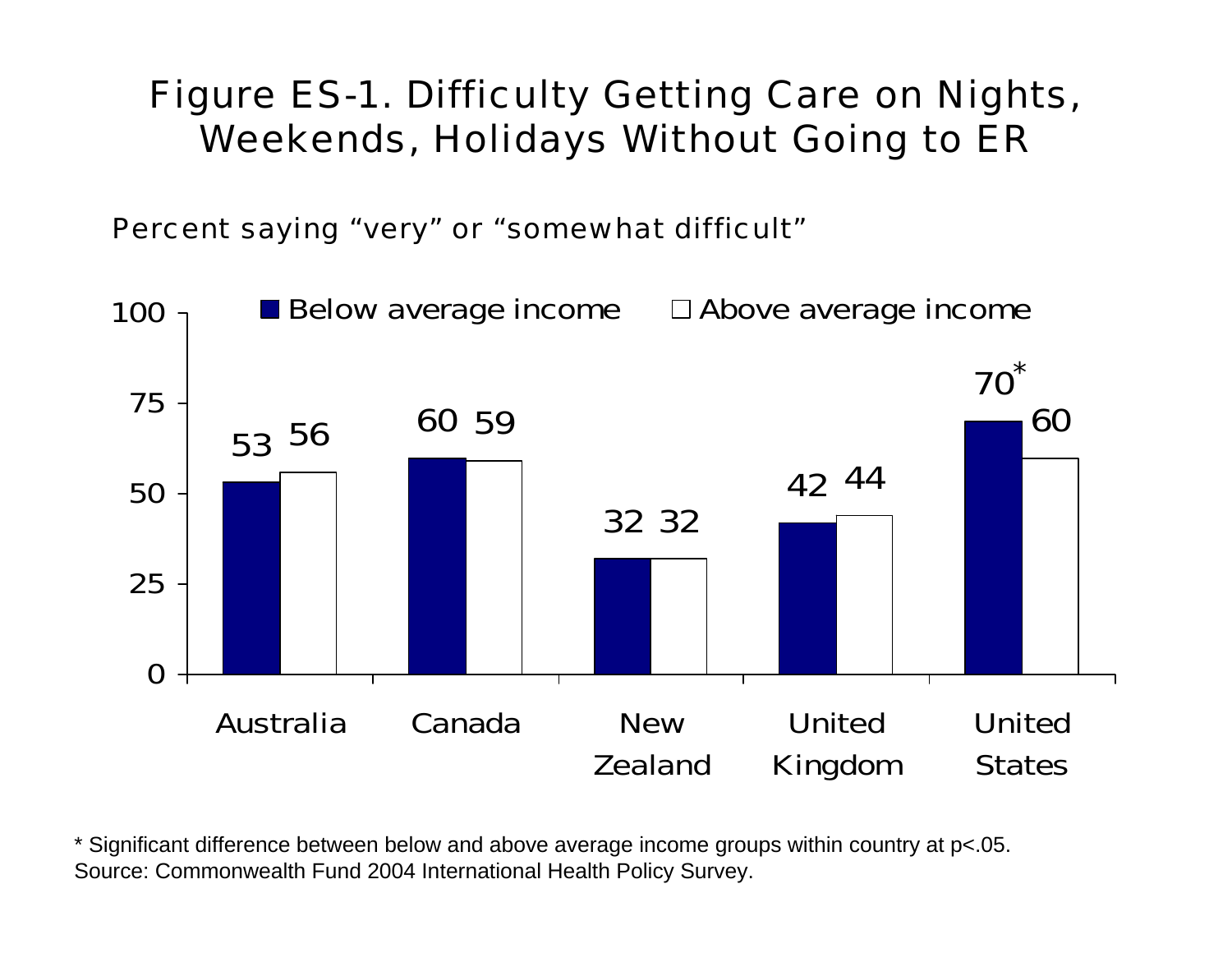# Figure ES-2. Under 65: Lab Test Errors— Comparisons with U.S. Insured and Uninsured

Base: Under 65 who have had lab tests in past two years

Percent given wrong result or delay in receiving abnormal test result



United States

\* Significantly different from U.S. insured at p<.05.

Uninsured = uninsured at time of survey or any time during the year.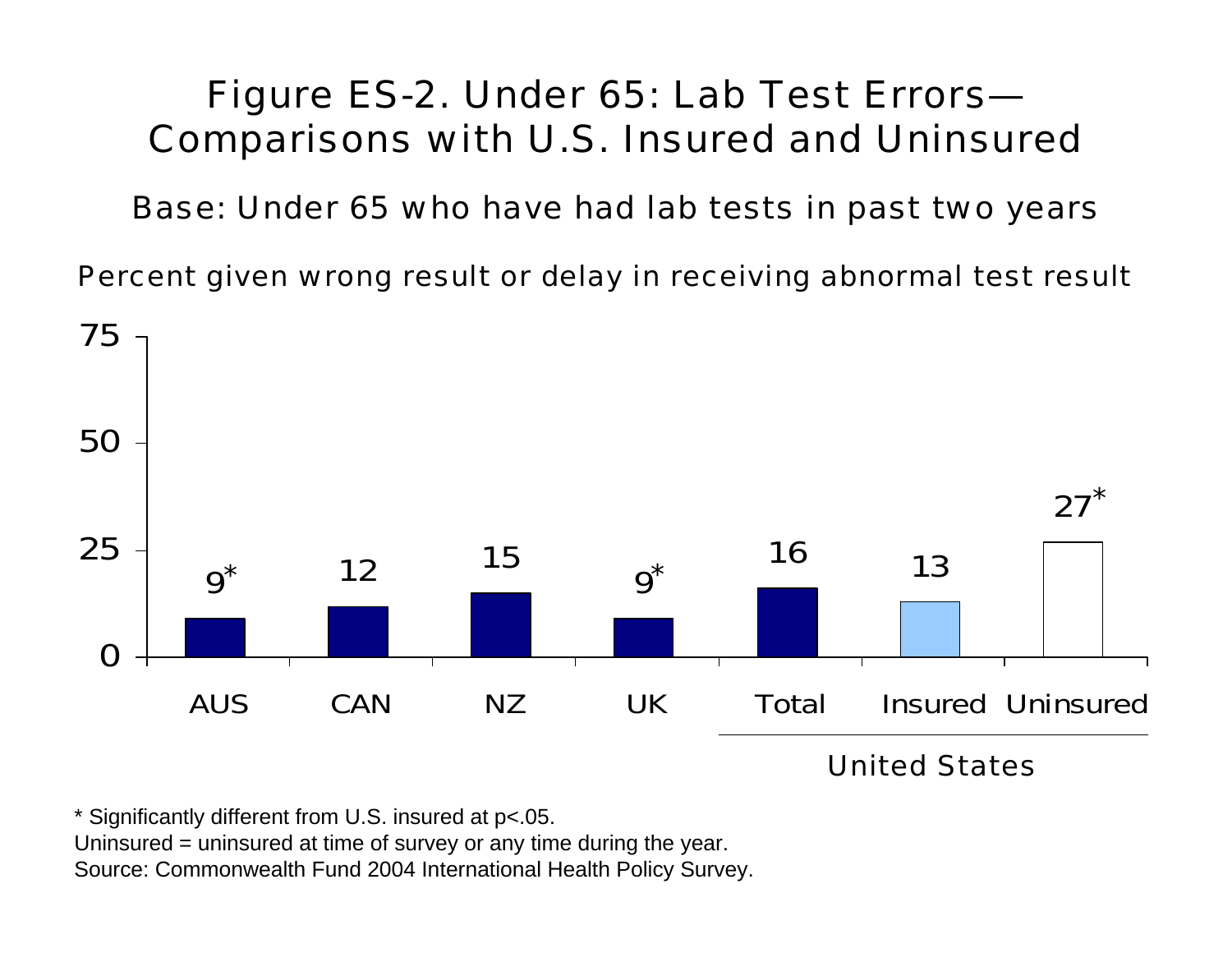# Figure 1. Insurance and Cost-Sharing Policies in Four Countries with Universal Public Coverage

|                                                               | <b>AUS</b>                                               | <b>CAN</b>                                                                                         | <b>NZ</b>                          | <b>UK</b>                                             |
|---------------------------------------------------------------|----------------------------------------------------------|----------------------------------------------------------------------------------------------------|------------------------------------|-------------------------------------------------------|
| <b>Private insurance</b><br>for services covered<br>by public | Permitted only for<br>hospital services                  | Prohibited for core<br>services in most<br>provinces                                               | Permitted                          | Permitted                                             |
| <b>Percent with private</b><br>coverage                       | 49%                                                      | 79.9%<br>(to cover benefits<br>excluded from<br>'free-of charge'<br>public plan)                   | 33%                                | 12%                                                   |
| <b>Public Plan Patient</b><br><b>Cost-Sharing</b>             | Variable<br>depending on<br>service type and<br>provider | None for core<br>services                                                                          | Copayments<br>for many<br>services | None for basic<br>services (except<br>Rx and optical) |
| <b>Prescription Drugs</b>                                     | Covered                                                  | Publicly covered for<br>social assistance<br>beneficiaries and in<br>most provinces for<br>seniors | Covered                            | Covered                                               |

Source: B. K. Frogner and G. F. Anderson, *Multinational Comparisons of Health Systems Data, 2005* (New York: The Commonwealth Fund, Apr. 2006).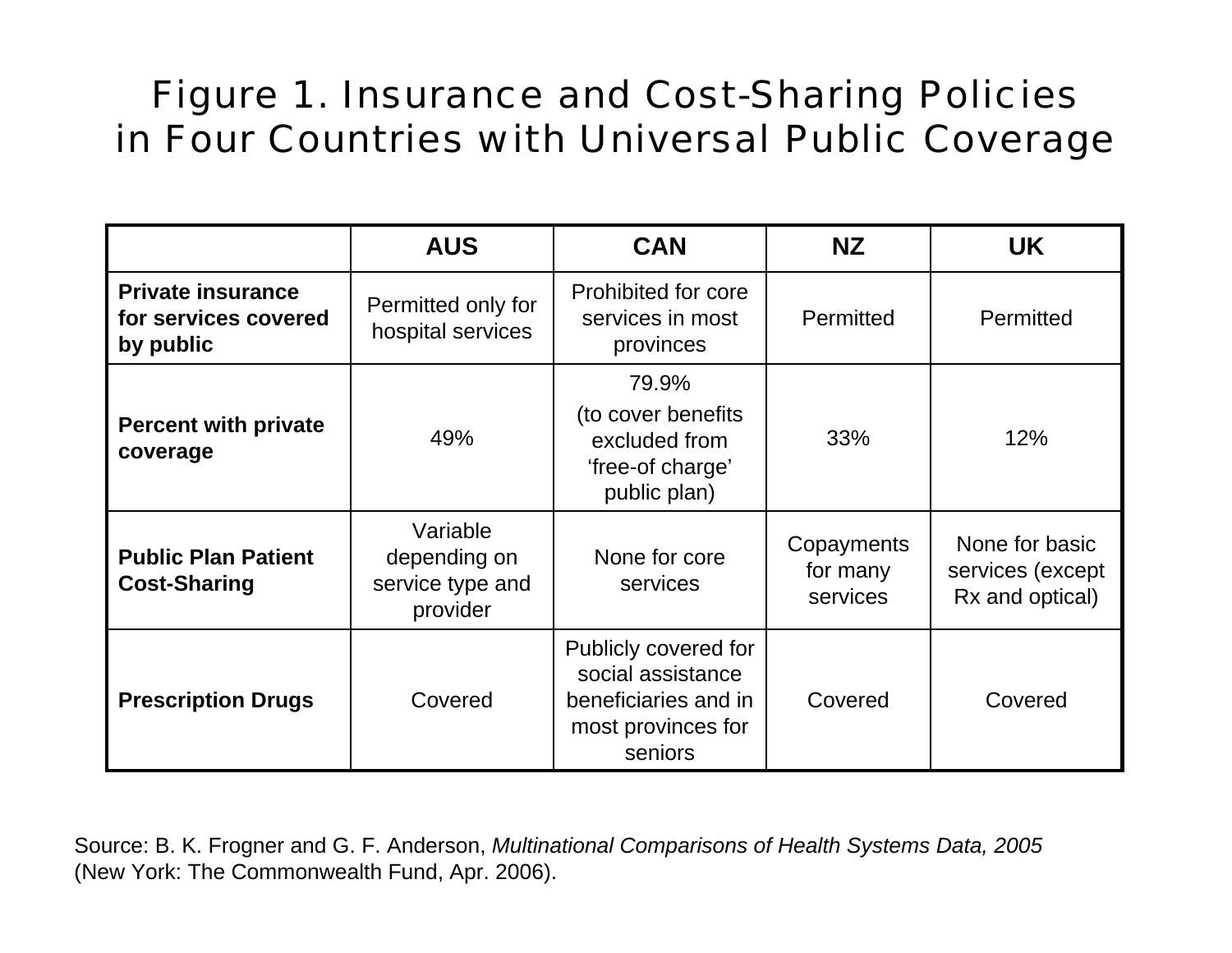# Figure 2. Private Insurance in Four Countries with Universal Coverage

Percent who have private insurance in addition to public

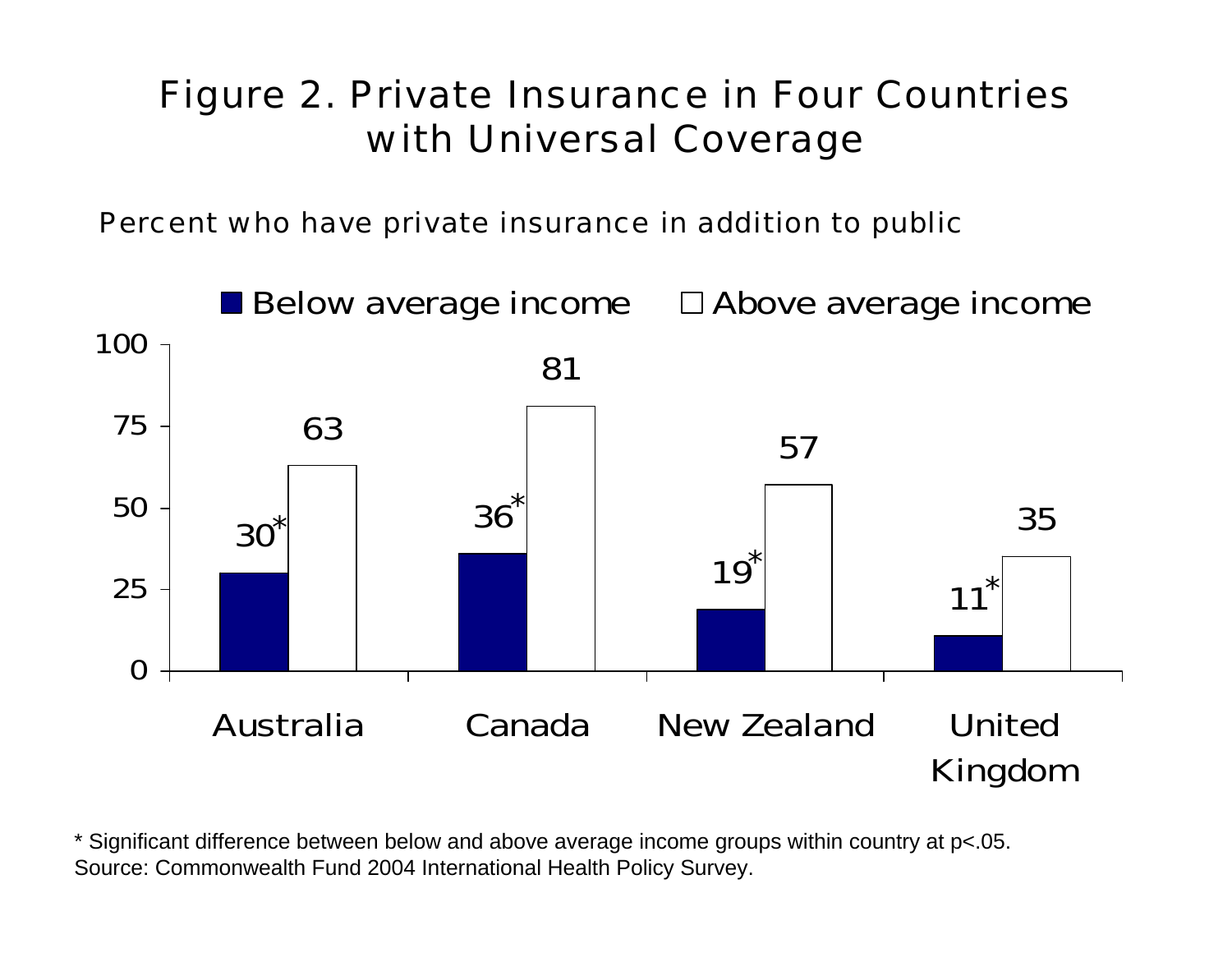#### Figure 3. Insurance Profile of U.S. Adults by Income



Uninsured = uninsured at time of survey or any time during the year.

Below average income numbers do not add up to 100% because of not sure/decline to answer.

\* Significant difference between below and above average income groups within country at p<.05.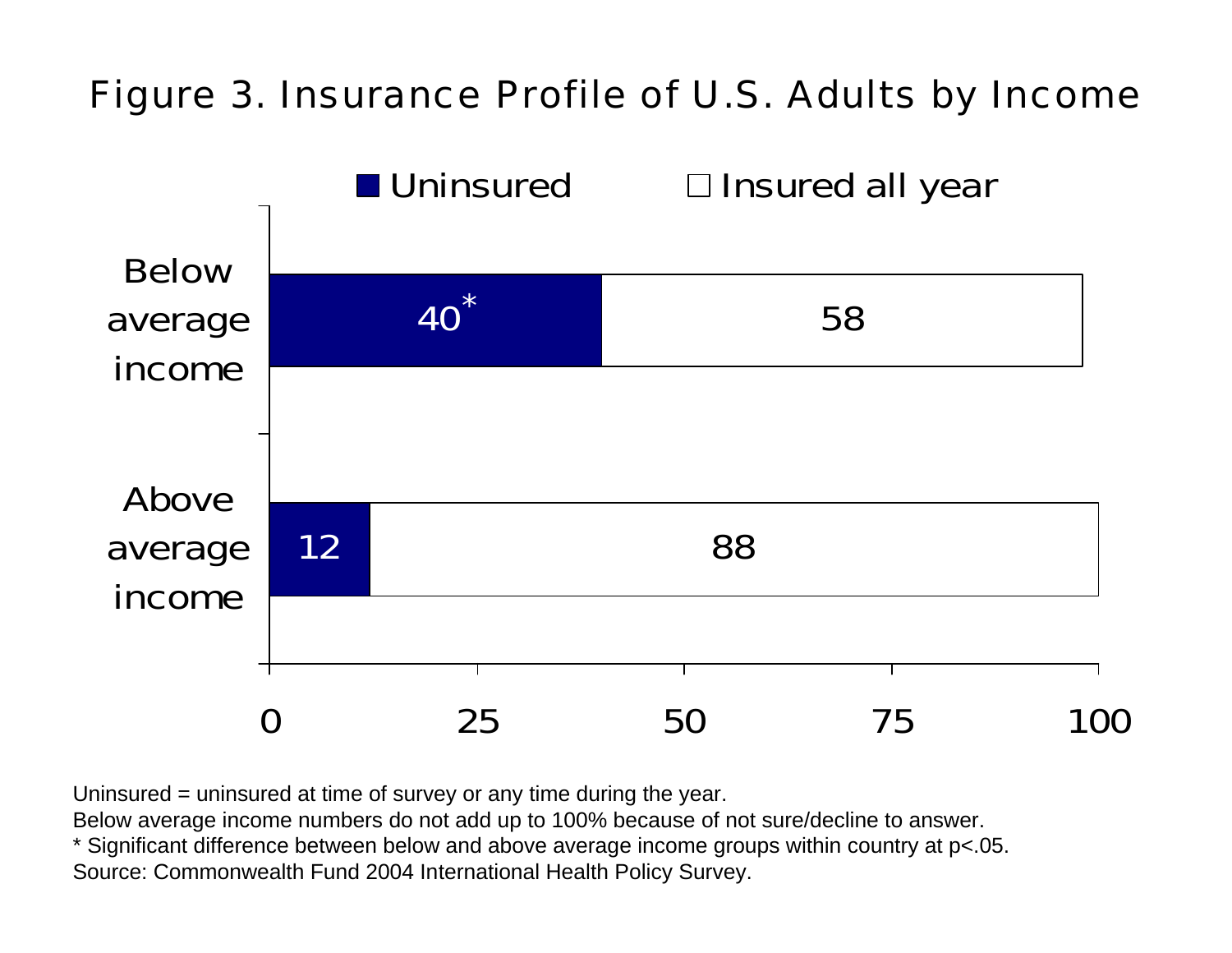Figure 4. Spent More than US\$1,000 Out-of-Pocket for Medical Care in Past Year, by Income

Percent

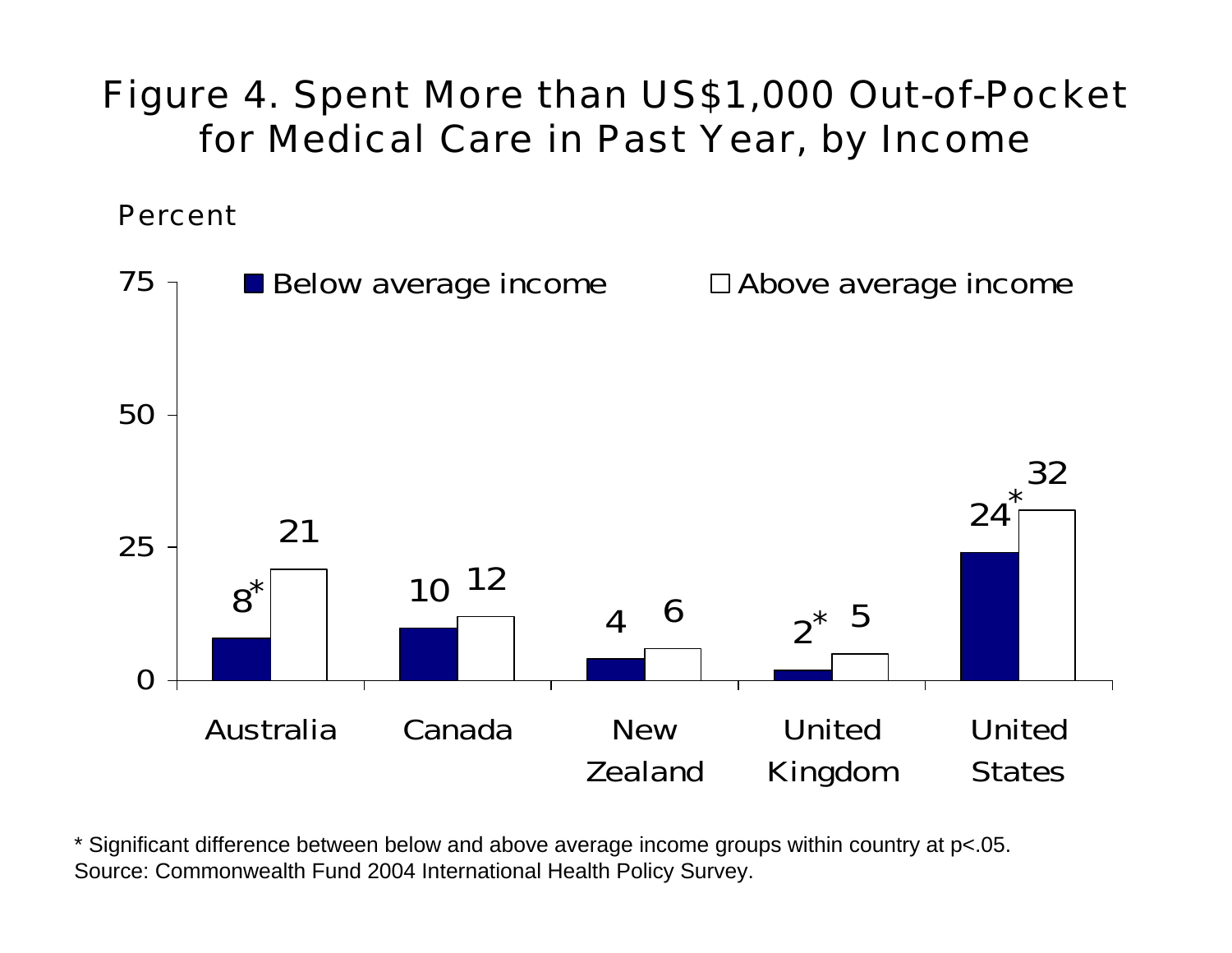# Figure 5. Health Status by Income

| <b>Percent:</b>                             |       | AUS CAN | NZ.   | UK.   | <b>US</b> |
|---------------------------------------------|-------|---------|-------|-------|-----------|
| <b>Fair/Poor Health:</b>                    |       |         |       |       |           |
| <b>Below Average</b>                        | $22*$ | $19*$   | $22*$ | $24*$ | $30*$     |
| <b>Above Average</b>                        | 7     | 7       | 6     | 8     | 6         |
| Any of 6 Chronic<br>Illnesses: <sup>^</sup> |       |         |       |       |           |
| <b>Below Average</b>                        | $63*$ | $58*$   | $62*$ | $64*$ | $62*$     |
| <b>Above Average</b>                        | 41    | 42      | 40    | 39    | 42        |

^ Chronic illnesses include: hypertension, heart disease, diabetes, arthritis, lung problems, and depression.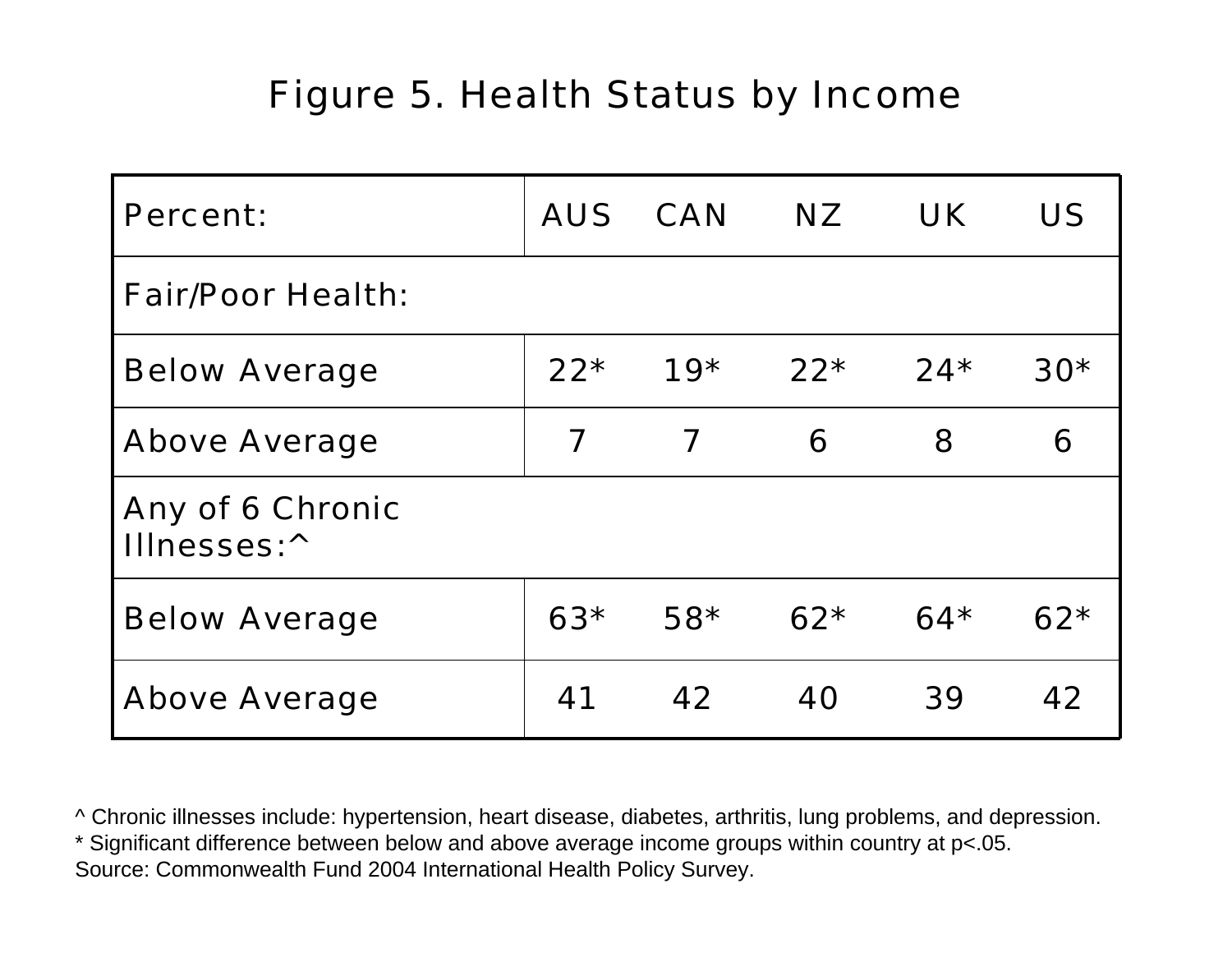# Figure 6. Access to Doctor When Sick or Need Medical Attention, by Income

Percent waited six days or more for appointment when sick

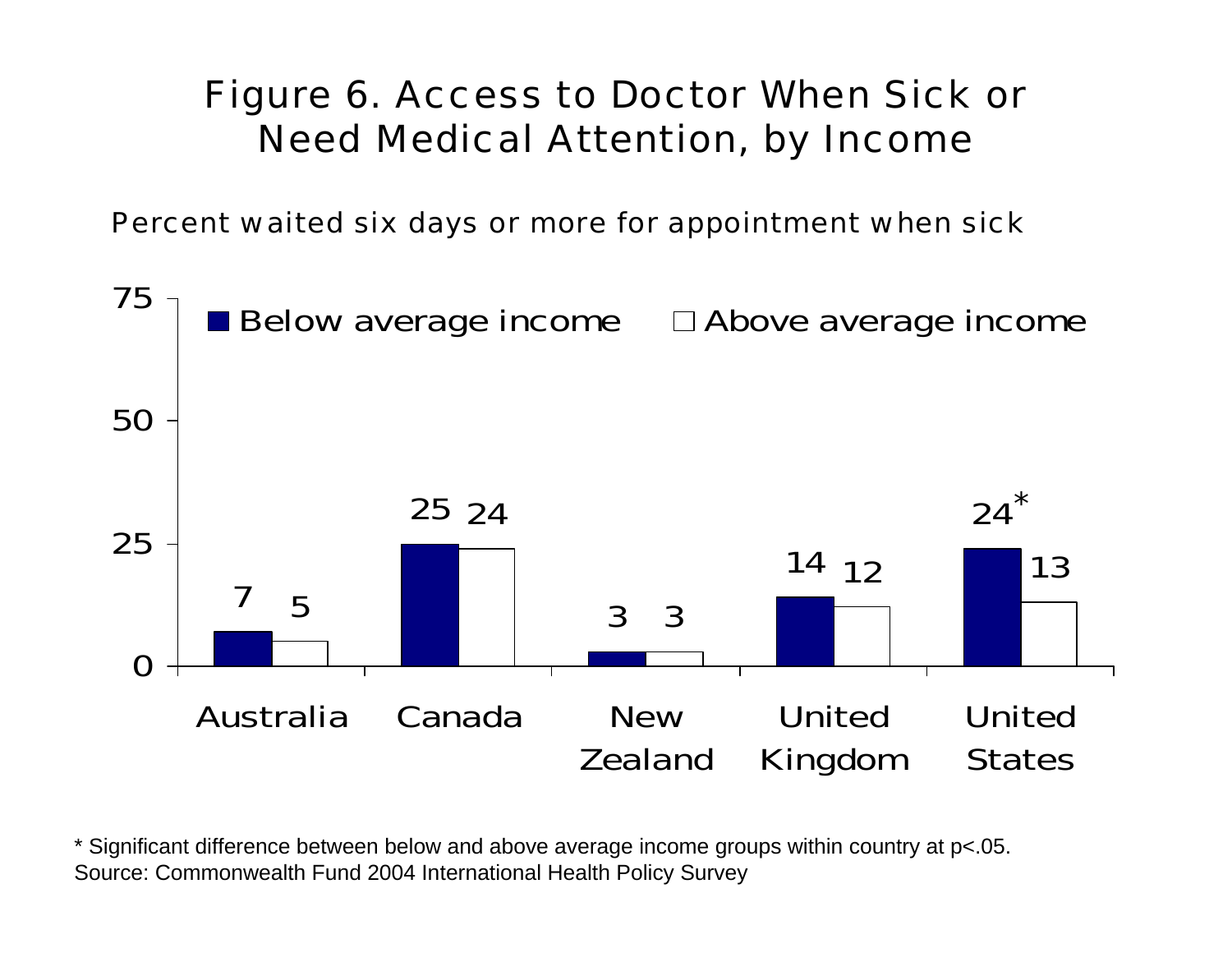# Figure 7. ER Visit for Condition a Primary Care Doctor Could Have Treated if Available, by Income

Percent

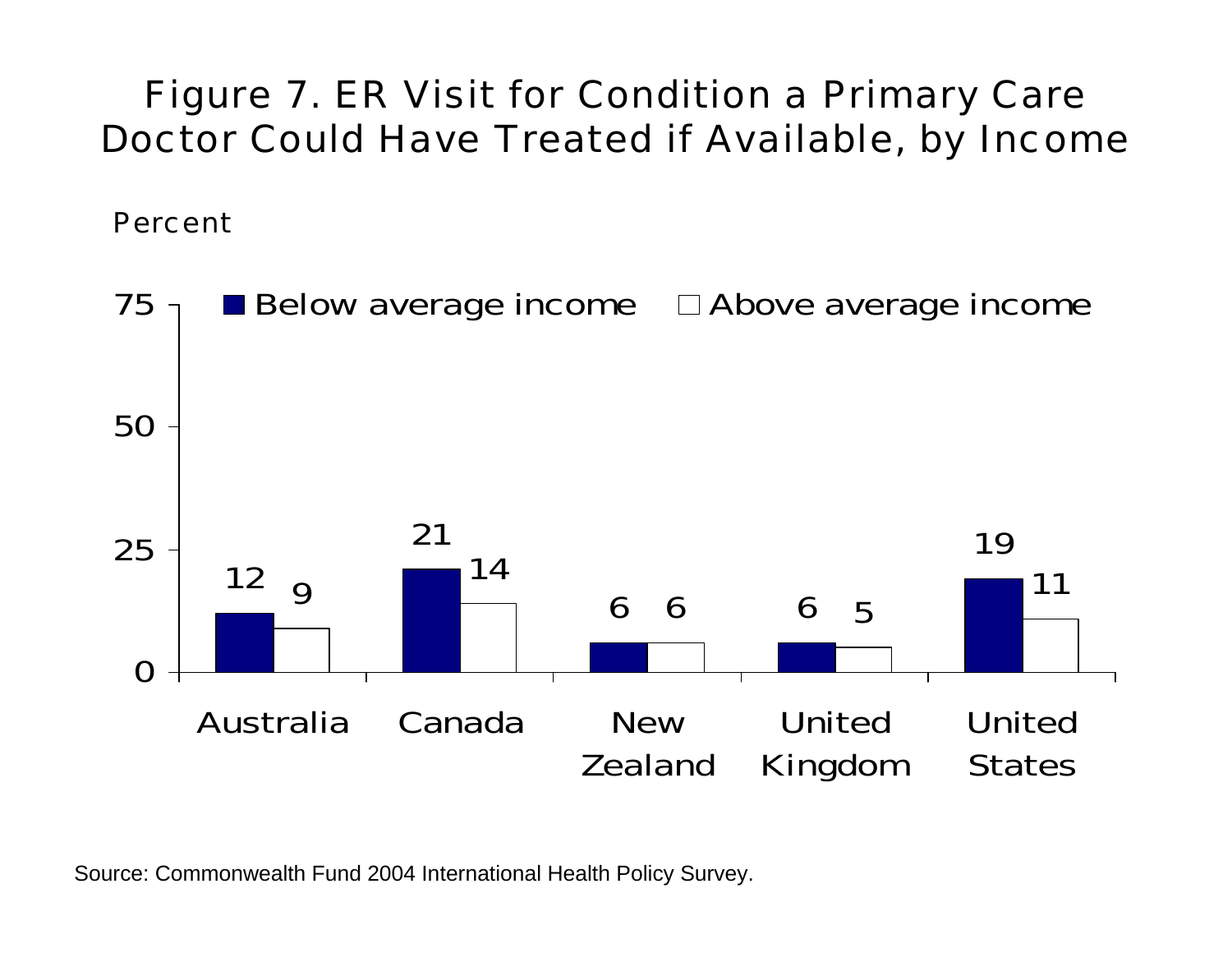# Figure 8. Difficulty Getting Care on Nights, Weekends, Holidays Without Going to ER

Percent saying "very" or "somewhat difficult"

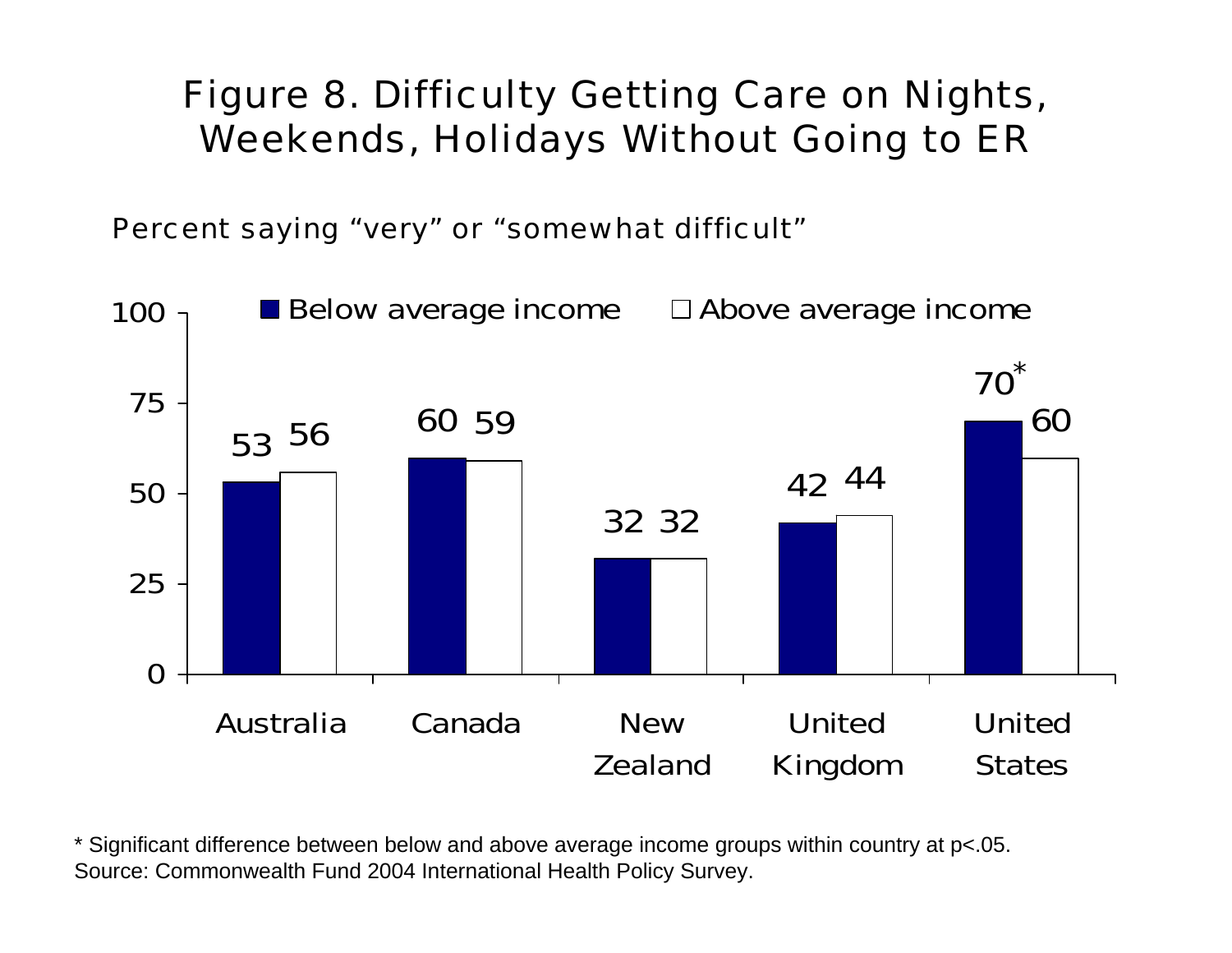# Figure 9. Cost-Related Access Problems, by Income

Percent reporting any of three access problems because of costs^



^ Access problems include: Had a medical problem but did not visit a doctor; skipped a medical test, treatment, or follow-up recommended by a doctor; or did not fill a prescription because of cost. \* Significant difference between below and above average income groups within country at p<.05. Source: Commonwealth Fund 2004 International Health Policy Survey.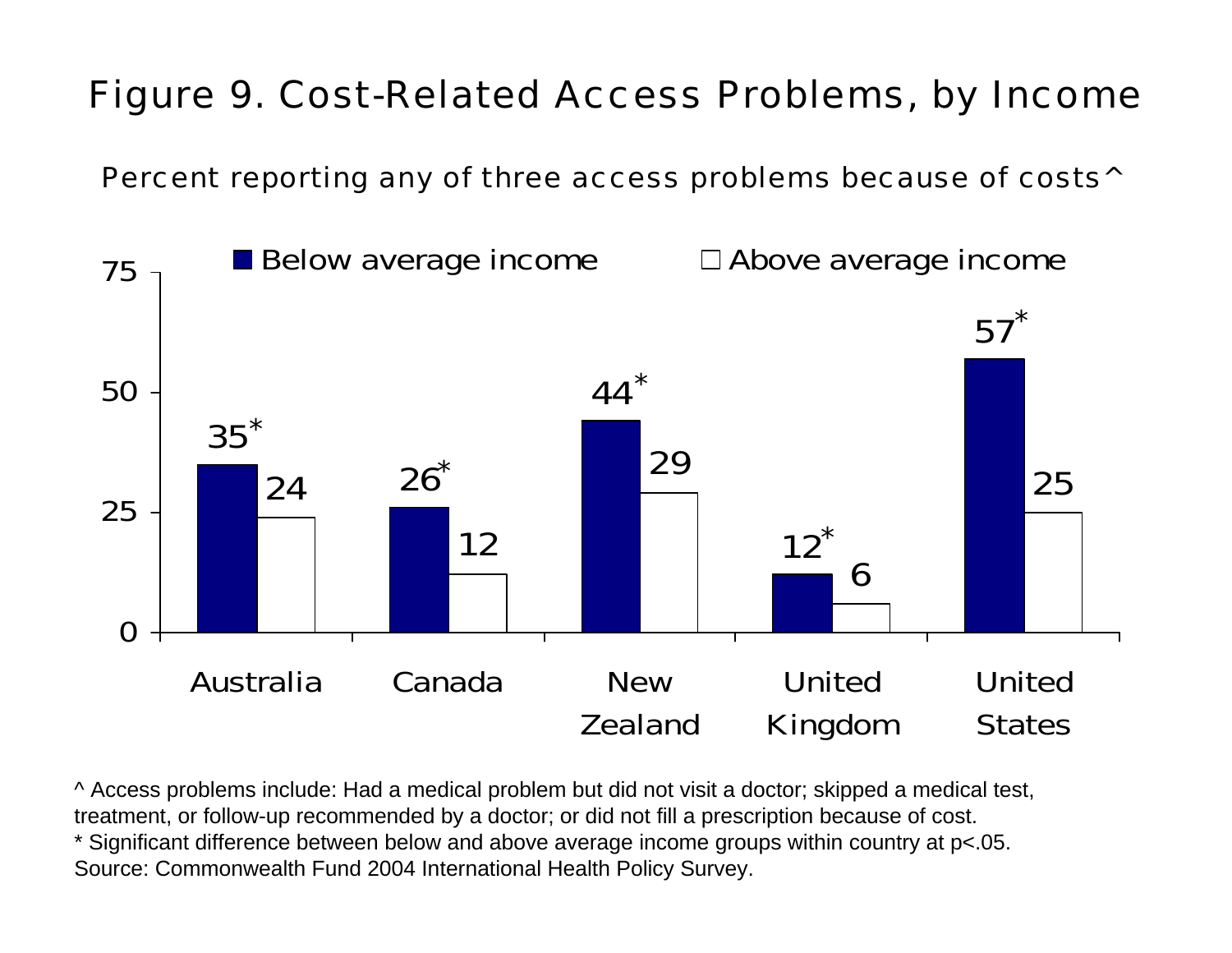#### Figure 10. Care Coordination, by Income

#### Base: Have seen a doctor in past two years

Percent reporting any of three care coordination problems<sup>^</sup>



^ Coordination problems include: Test results or medical records not available at time of appointment, received conflicting information from different doctors, or doctor ordered duplicate medical test. \* Significant difference between below and above average income groups within country at p<.05.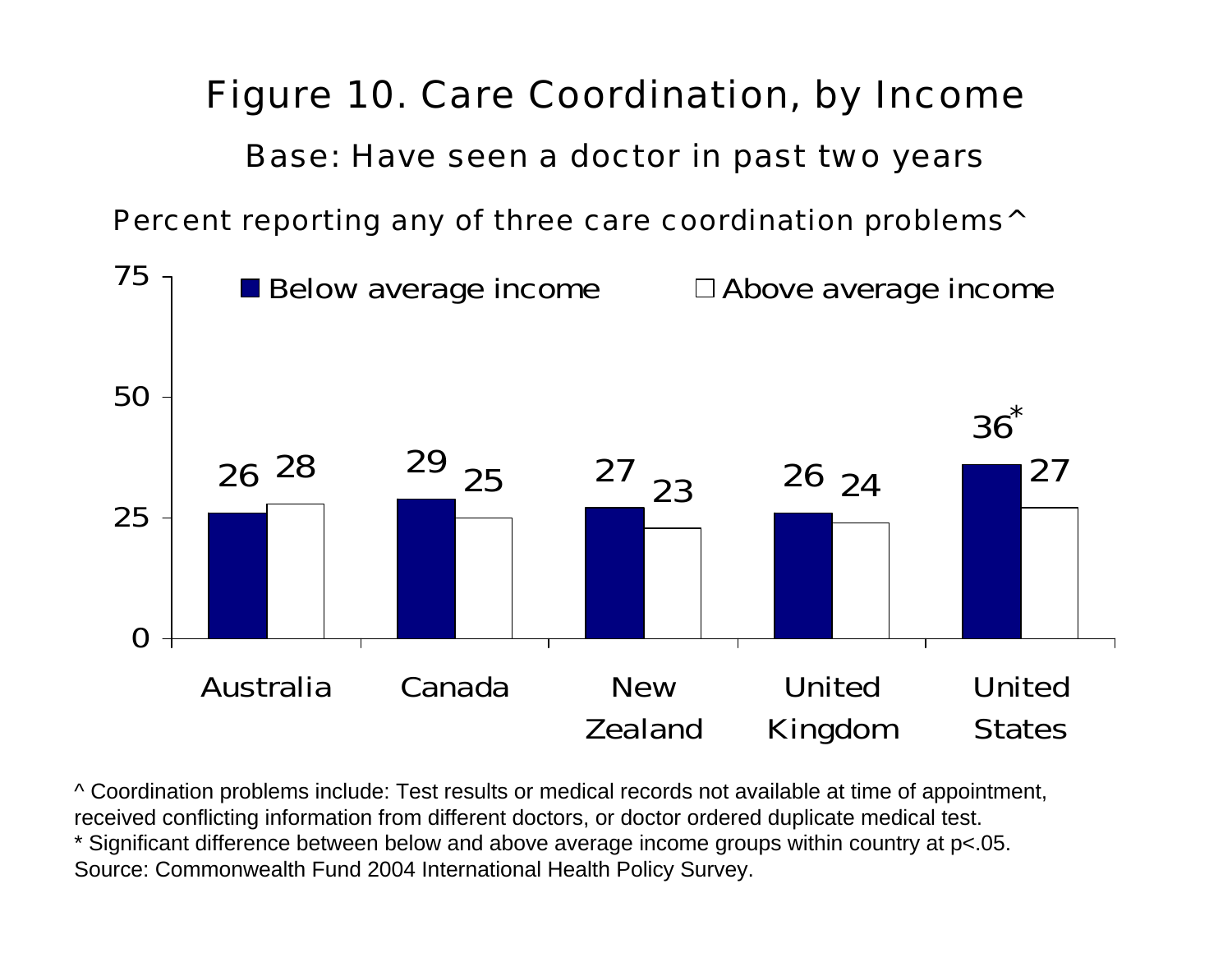# Figure 11. Did Not Receive Test Results or Results Not Clearly Explained, by Income

Base: Adults with test in past two years

Percent

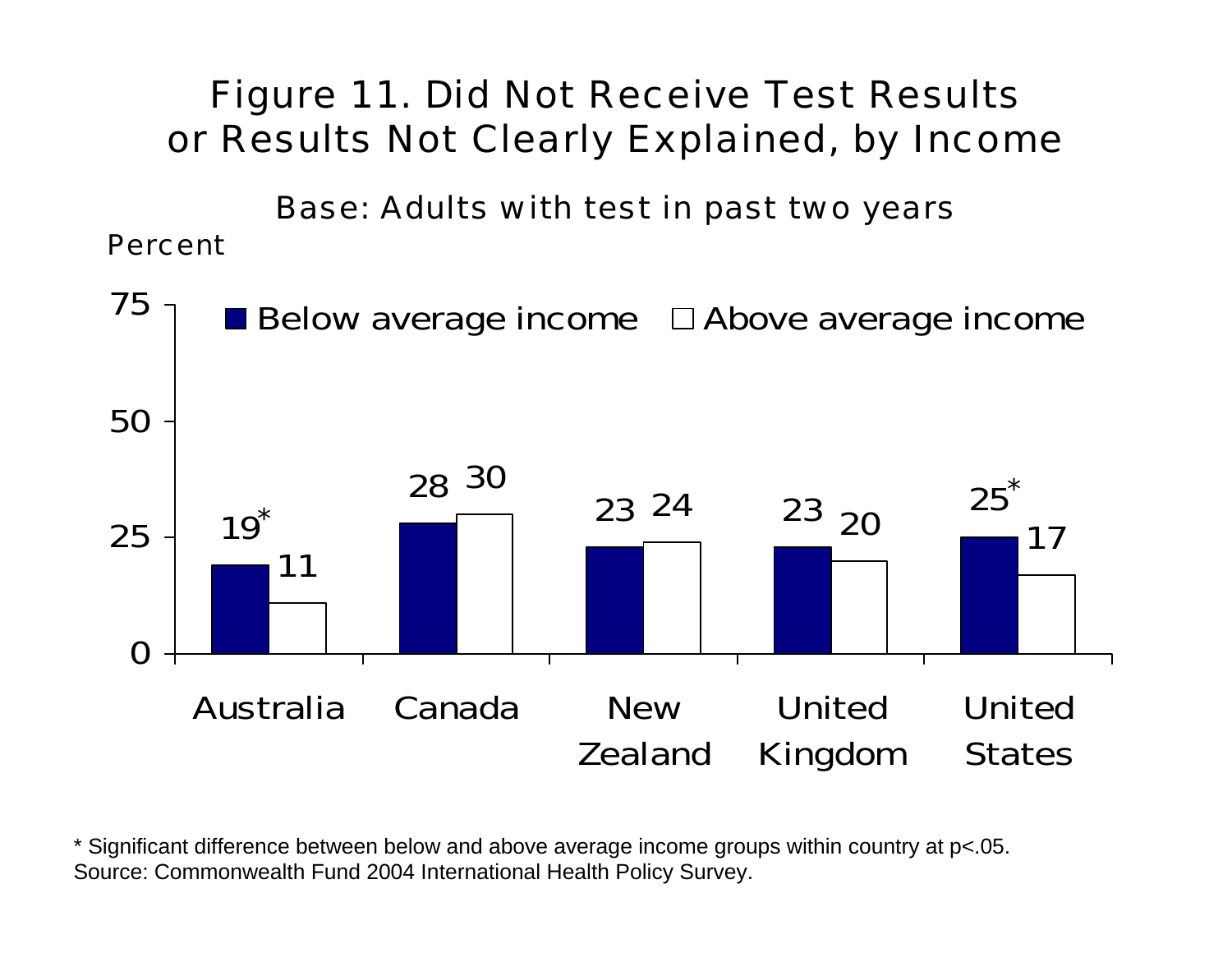### Figure 12. Percent of Patients Whose Doctor Has Not Reviewed All Medications, by Income

Base: Adults taking prescriptions regularly

Percent

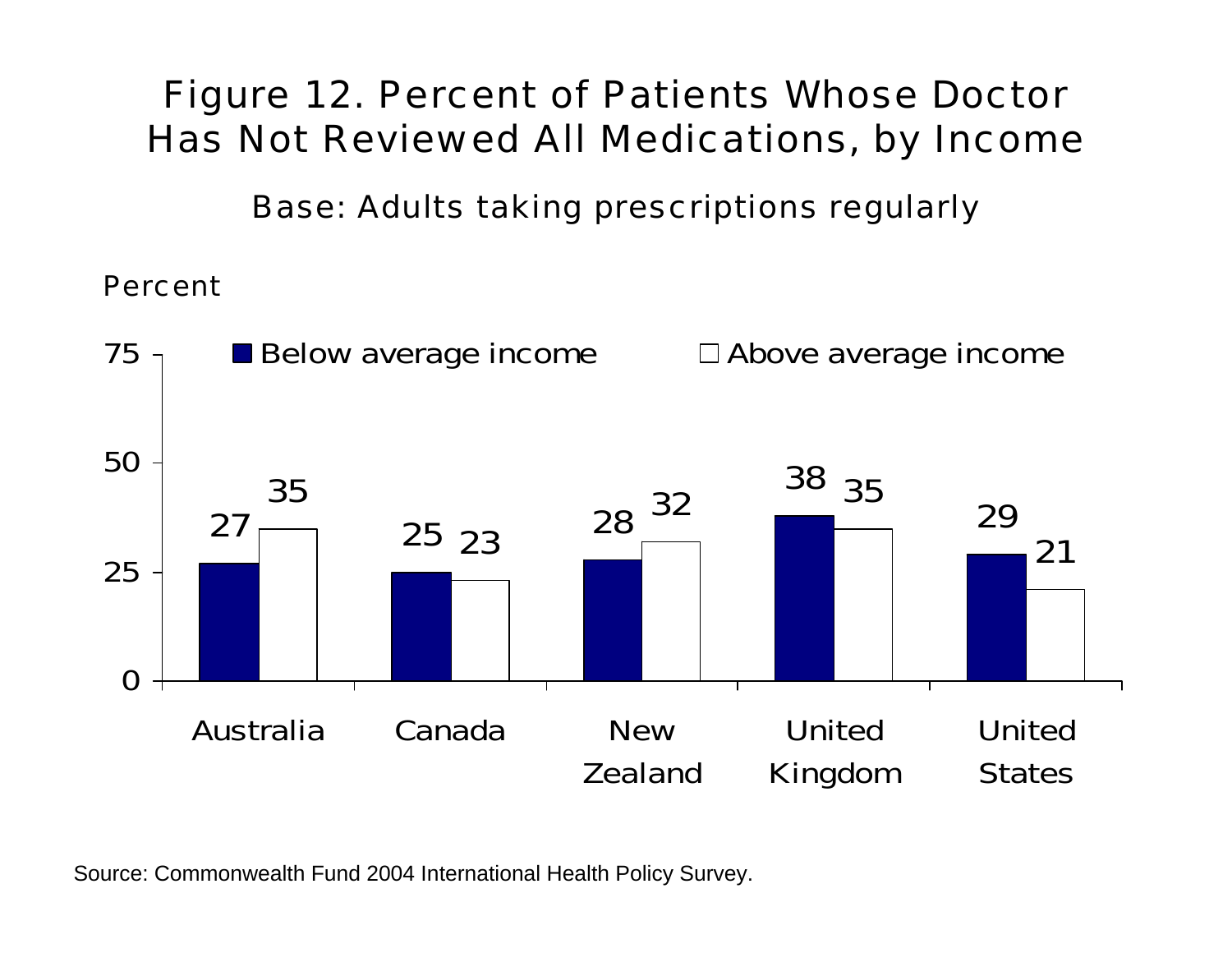#### Figure 13. Rated Doctor Fair or Poor, by Income

Percent

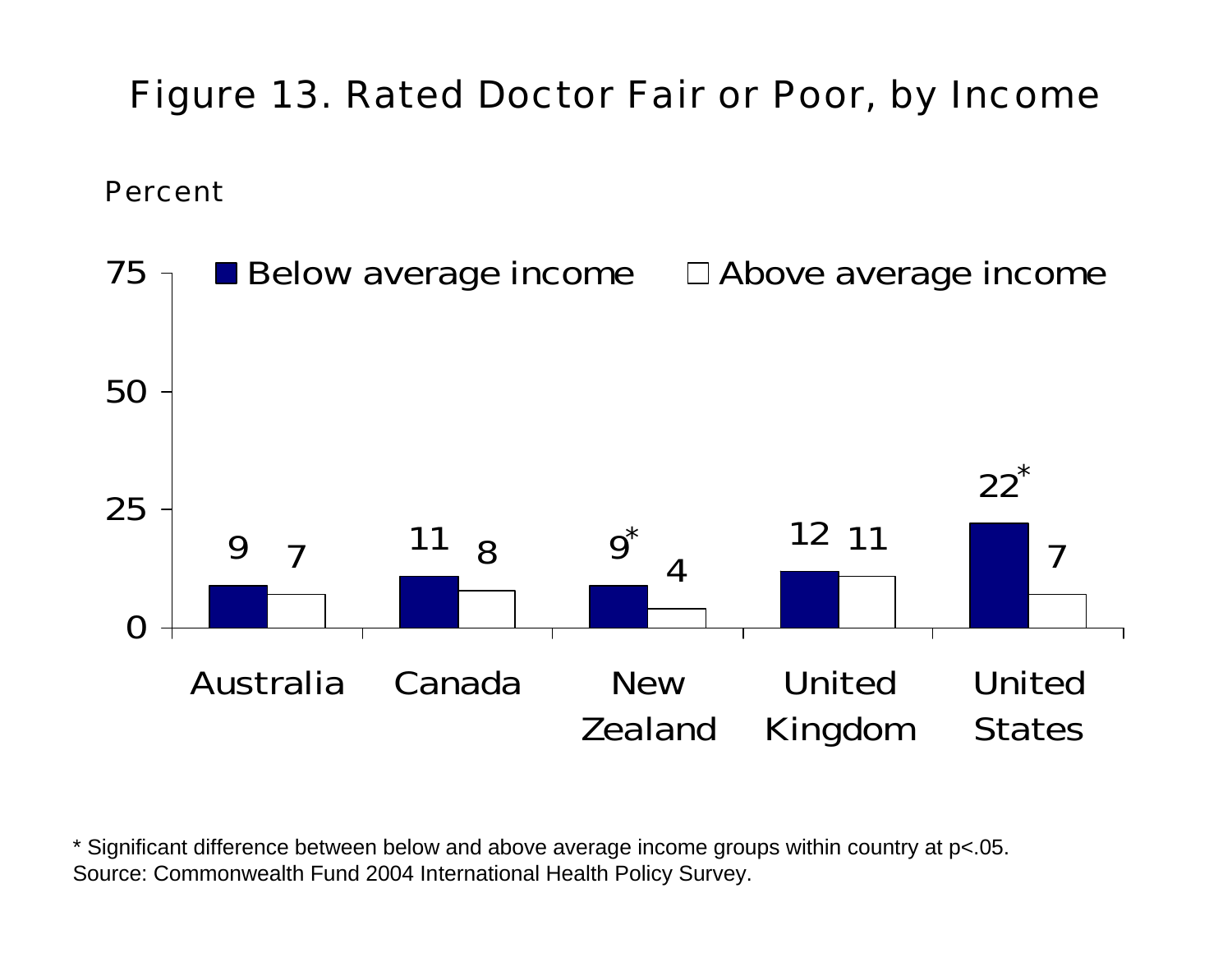# Figure 14. Had Blood Pressure Check in Past Year, by Income

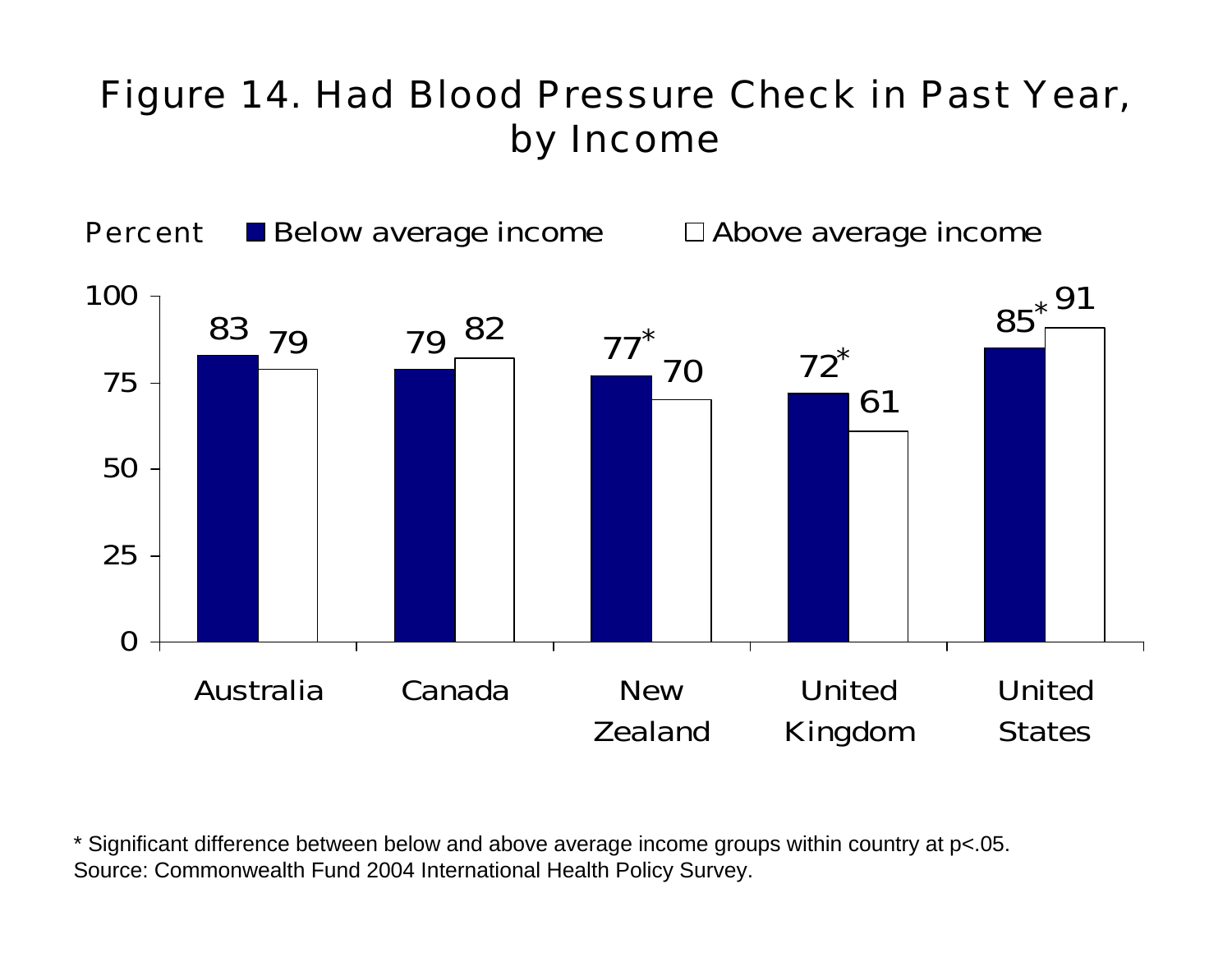# Figure 15. Had Pap Test in Past Three Years, by Income

Base: Women ages 25–64

Percent

 $\blacksquare$  Below average income  $\blacksquare$  Above average income

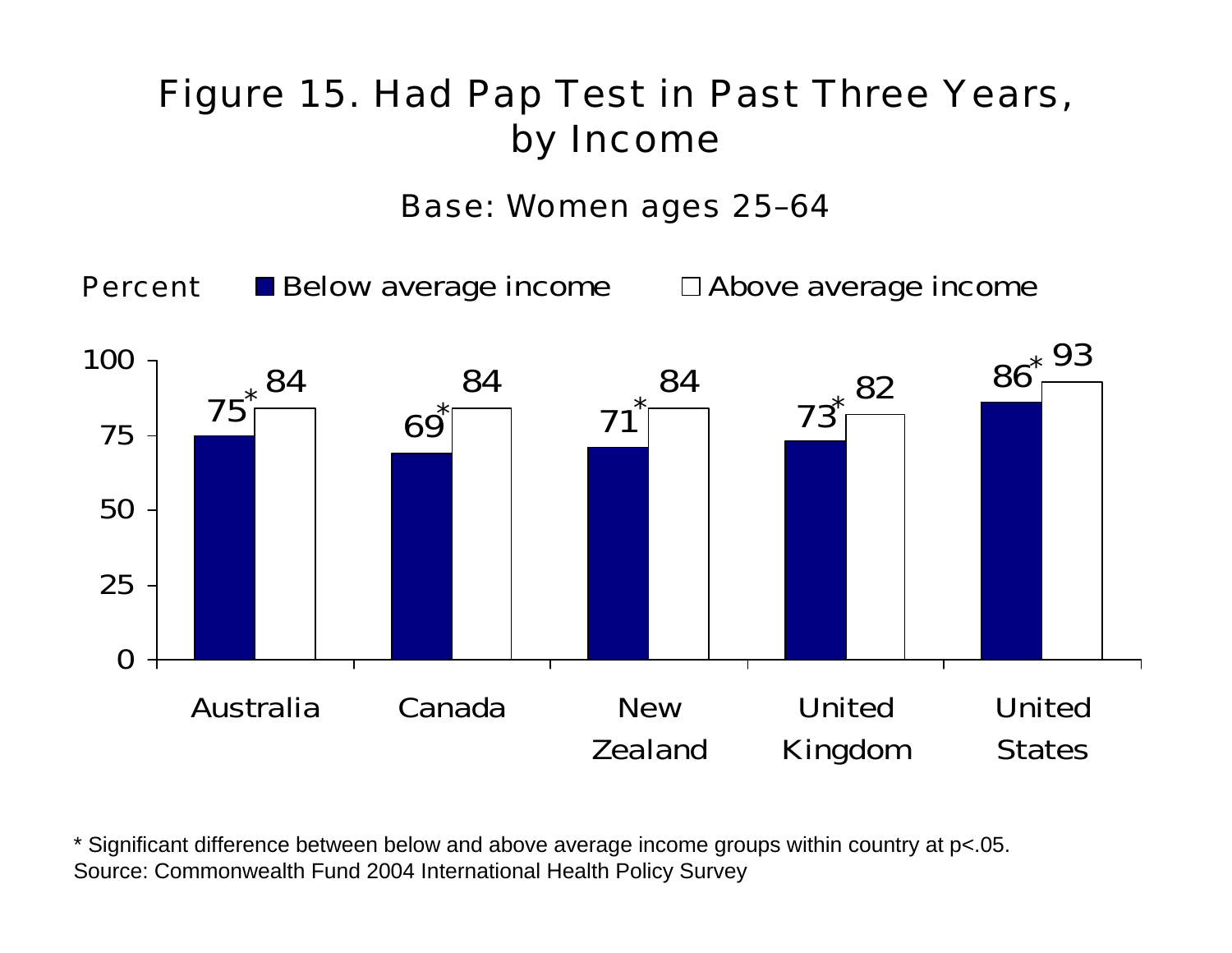# Figure 16. Under 65: ER Use— Comparisons with U.S. Insured and Uninsured

Percent under 65 with ER visit in past two years



\* Significantly different from U.S. insured at p<.05. Uninsured = uninsured at time of survey or any time during the year. Source: Commonwealth Fund 2004 International Health Policy Survey.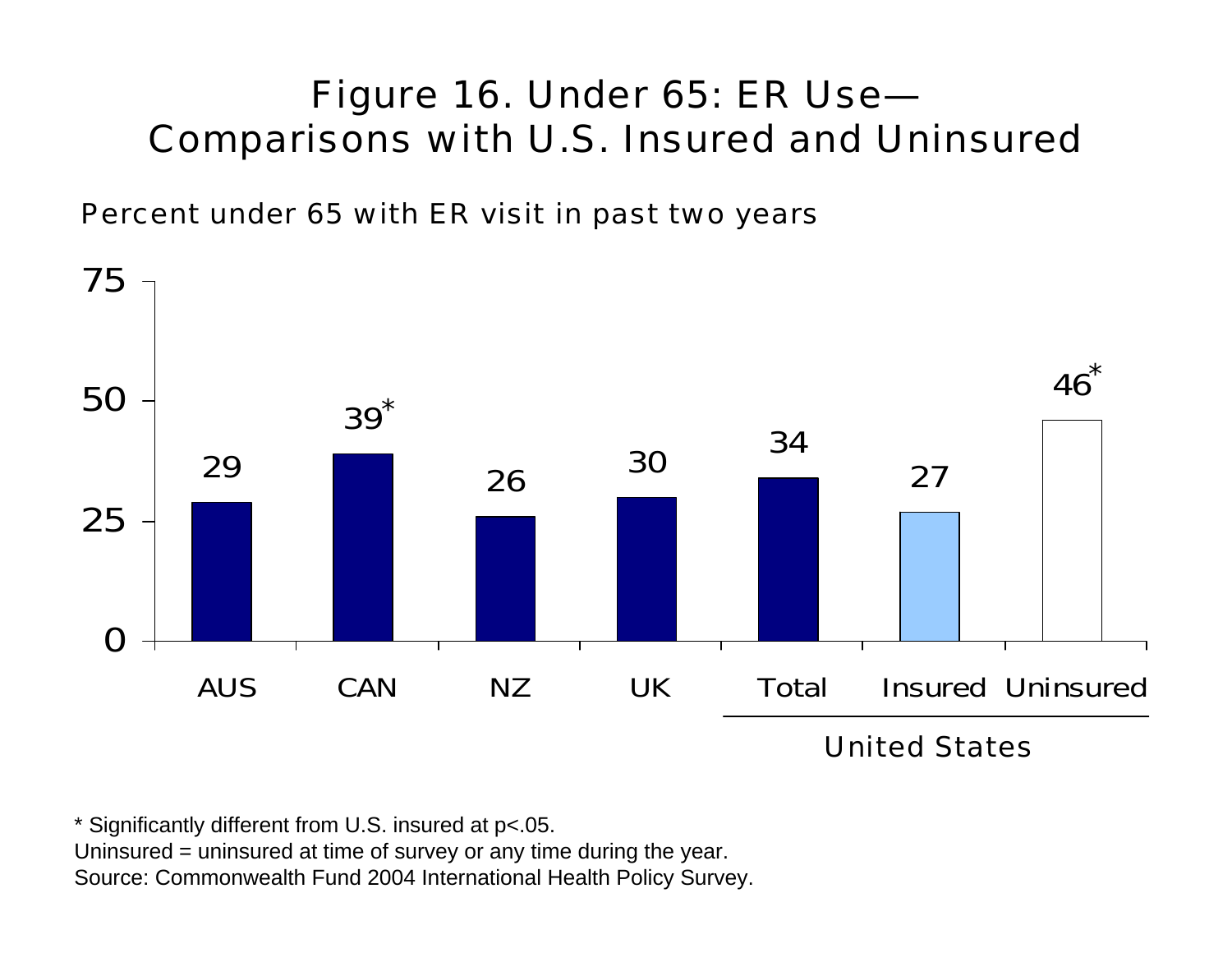# Figure 17. Under 65: Coordination Problem— Comparisons with U.S. Insured and Uninsured

Percent under 65 with at least one of three coordination problems^



#### United States

^ Coordination problems include: Test results or medical records not available at time of appointment, received conflicting information from different doctors, or doctor ordered duplicate medical test.

\* Significantly different from U.S. insured at p<.05.

Uninsured = uninsured at time of survey or any time during the year.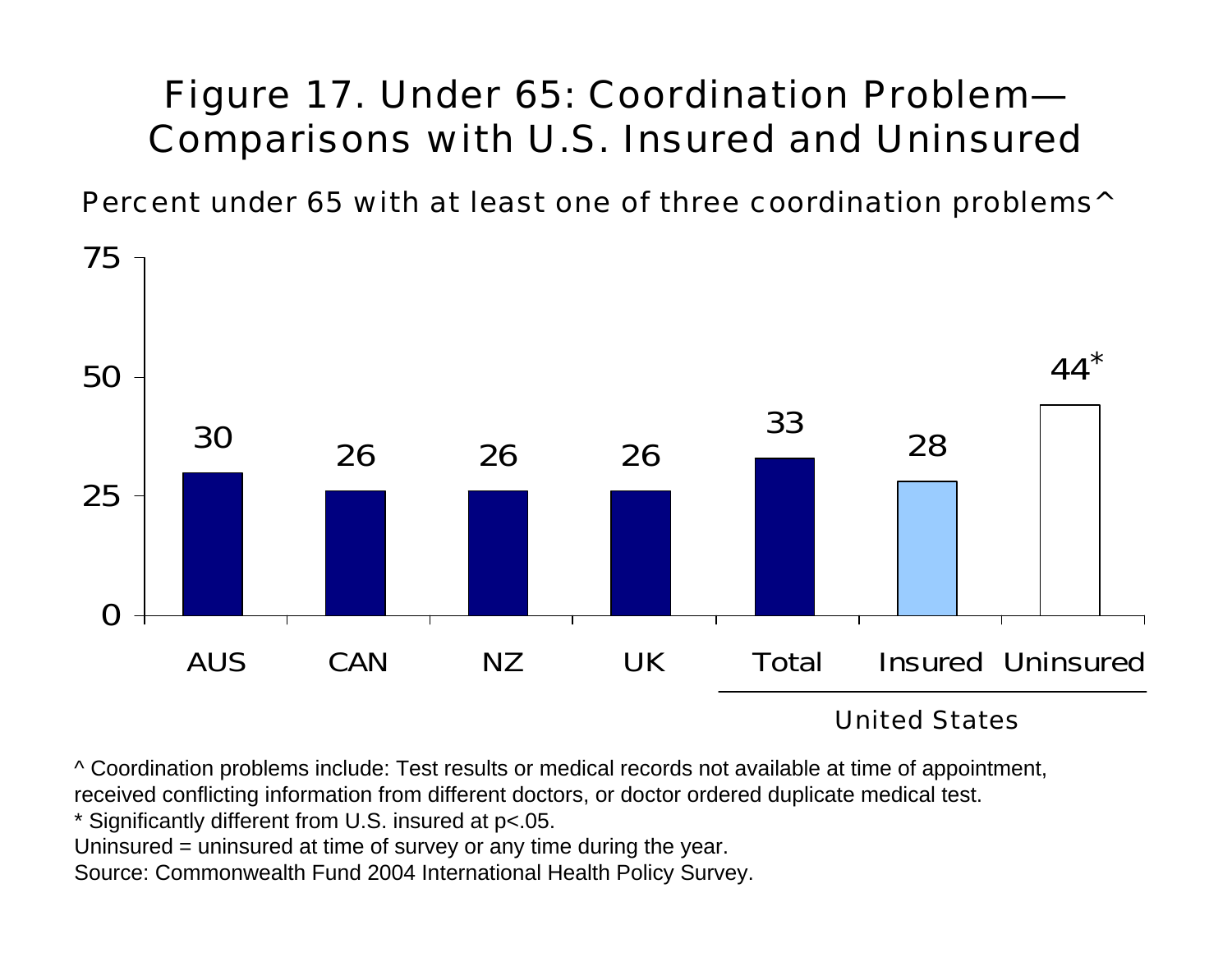# Figure 18. Under 65: Lab Test Errors— Comparisons with U.S. Insured and Uninsured

Base: Under 65 who have had lab tests in past two years

Percent given wrong result or delay in receiving abnormal test result



United States

\* Significantly different from U.S. insured at p<.05.

Uninsured = uninsured at time of survey or any time during the year.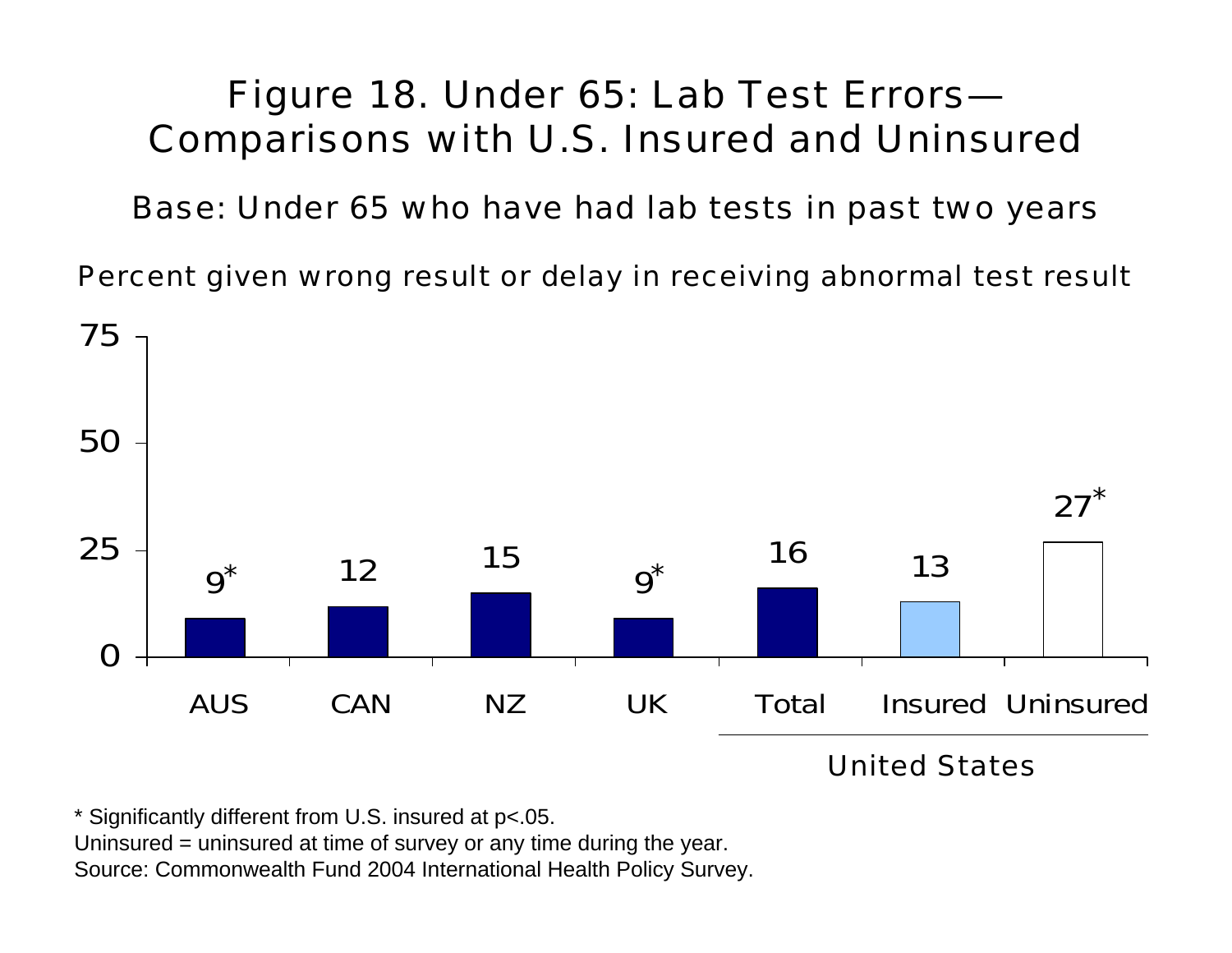# Figure 19. Health Care Experiences by Income and Insurance: U.S. Adults Ages 19–64



\* Significantly different from insured below average income group at p<.05. Uninsured = uninsured at time of survey or any time during the year. Source: Commonwealth Fund 2004 International Health Policy Survey.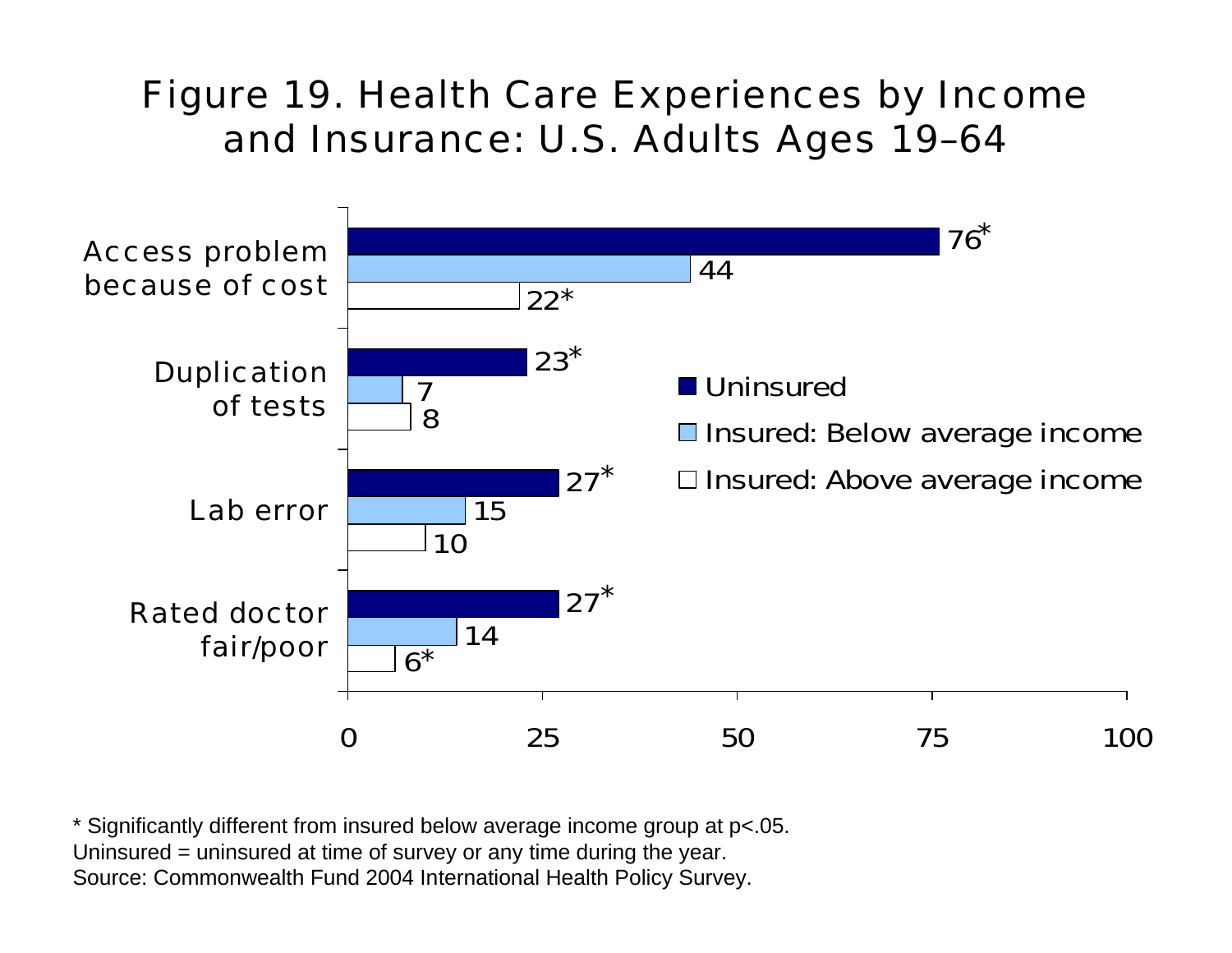# Figure 20. Ranking of Below Average Income Adults' Experiences by Country

Number of Measures Where Below Average Income Adults' Experiences in Country Was the Worst Compared with Below Average Income Adults in the Other Four Countries

|            | <b>General</b><br>access<br>(4) | <b>Access</b><br>because<br>of cost<br>(4) | Coordination<br>(9) | Doctor-<br><b>Patient</b><br>(8) | <b>Prevention</b><br>(5) | <b>Total</b><br>(30) |
|------------|---------------------------------|--------------------------------------------|---------------------|----------------------------------|--------------------------|----------------------|
| <b>AUS</b> | O                               | O                                          |                     | O                                |                          |                      |
| <b>CAN</b> | $\mathbf 2$                     | O                                          |                     | Ω                                |                          | 6                    |
| <b>NZ</b>  | O                               | Õ                                          |                     |                                  |                          | $\mathbf 2$          |
| <b>UK</b>  | O                               | O                                          |                     |                                  | 3                        | 6                    |
| <b>US</b>  | 2                               |                                            |                     |                                  |                          | 16                   |